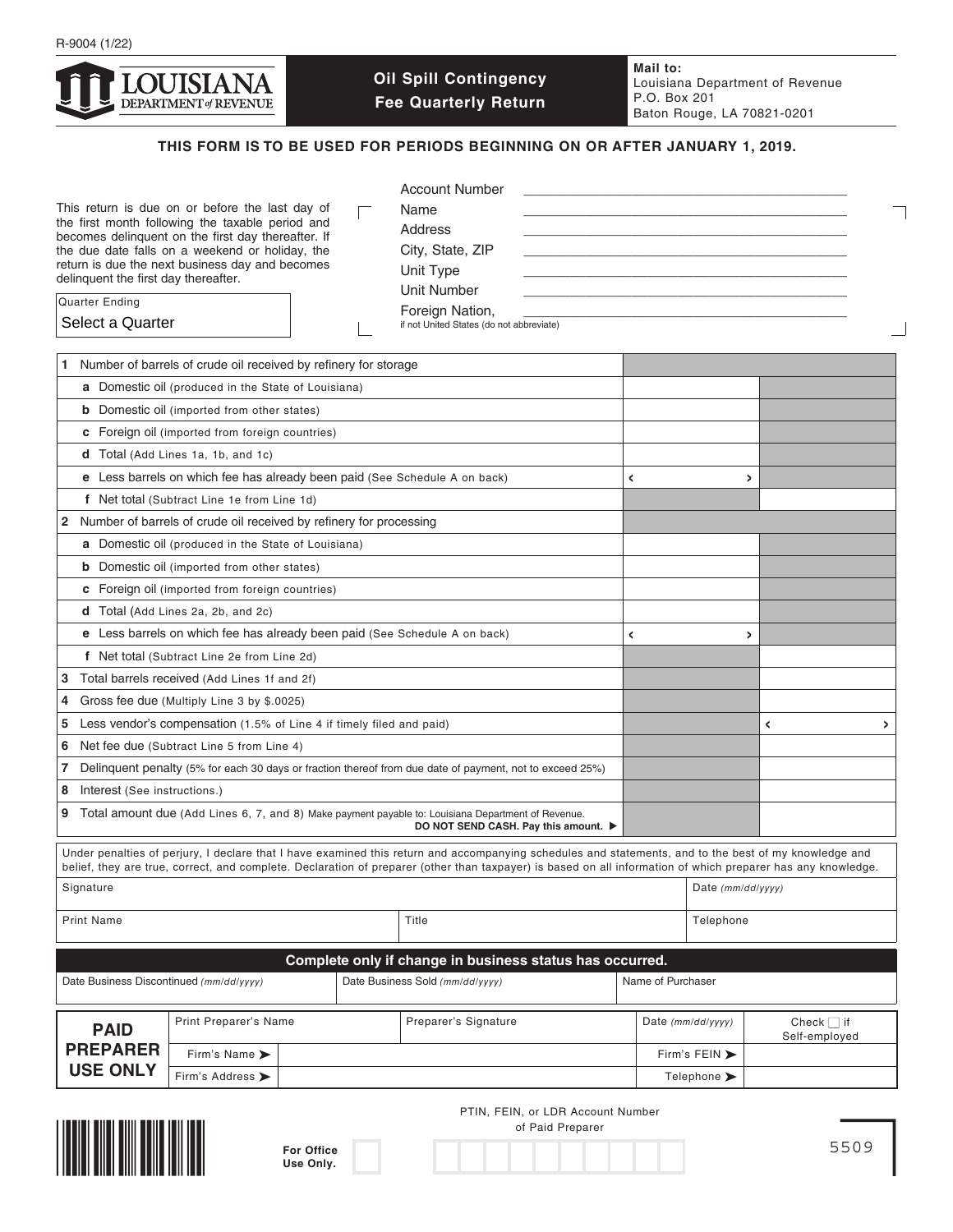## **Schedule A – Barrels of Crude on Which Fee Previously Paid**

Amounts reported on Line 1e or Line 2e on Form R-9004 must be itemized below according to refinery operator. The total should equal the total of Lines 1e and 2e.

| <b>Name of Refinery</b> | <b>Account Number or TCN</b> | <b>Number of Barrels</b> |
|-------------------------|------------------------------|--------------------------|
|                         |                              |                          |
|                         |                              |                          |
|                         |                              |                          |
|                         |                              |                          |
|                         |                              |                          |
|                         |                              |                          |
|                         |                              |                          |
|                         |                              |                          |
|                         |                              |                          |
|                         |                              |                          |
|                         |                              |                          |
|                         |                              |                          |
|                         |                              |                          |
|                         |                              |                          |
|                         |                              |                          |
|                         |                              |                          |
|                         |                              |                          |
|                         |                              |                          |
|                         |                              |                          |
|                         |                              |                          |
|                         |                              |                          |
|                         |                              |                          |
|                         |                              |                          |
|                         |                              |                          |
|                         |                              |                          |
|                         |                              |                          |
|                         | Total                        |                          |